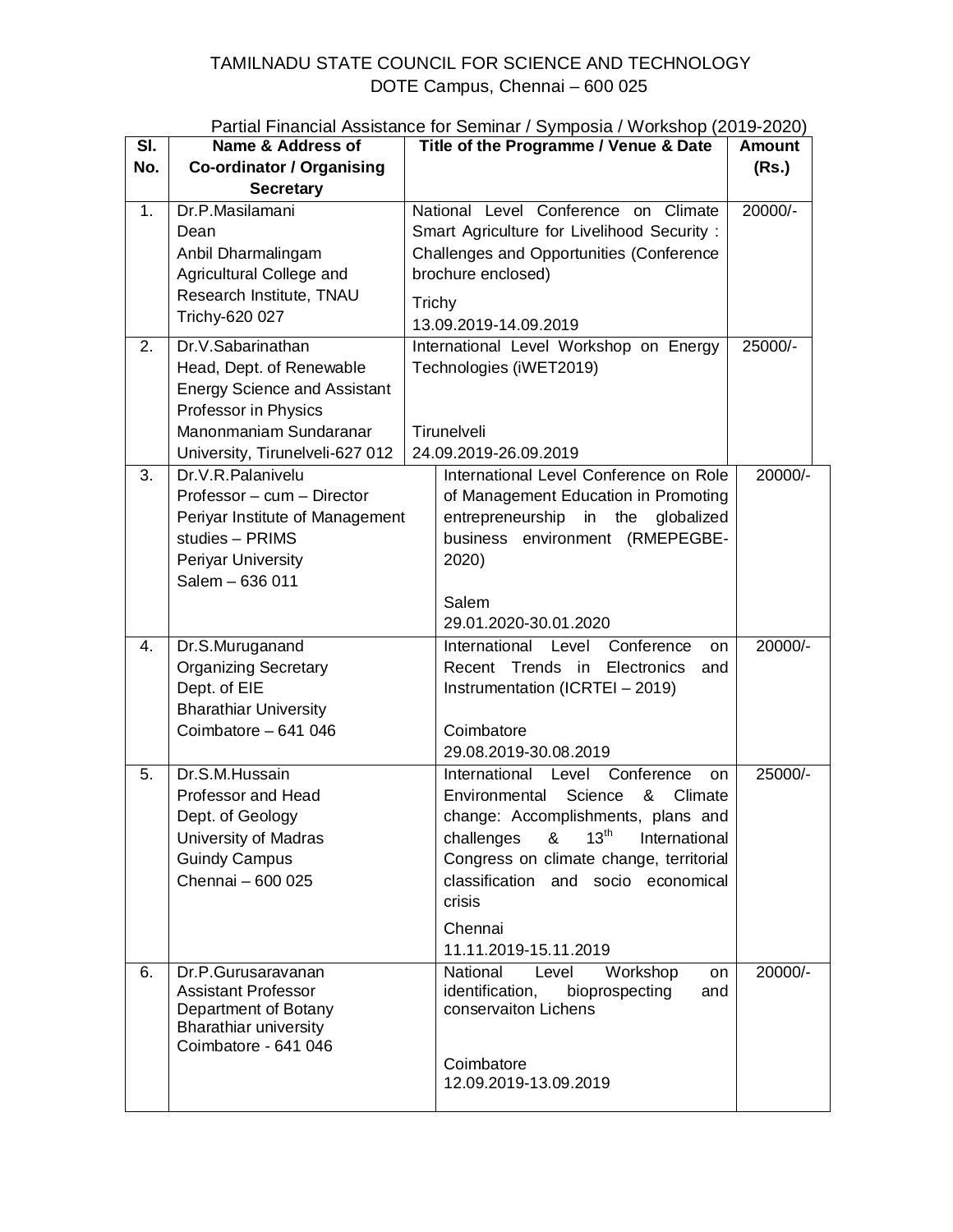| 7.                | Dr.S.Sowmiya                              | National Level Seminar on Knowledge        | 20000/- |
|-------------------|-------------------------------------------|--------------------------------------------|---------|
|                   | <b>Assistant Professor</b>                | to wealth creation through ECG System      |         |
|                   | <b>Department of Business</b>             |                                            |         |
|                   | Administration                            | Annamalai nagar                            |         |
|                   | Annamalai University                      | 18.09.2019-19.09.2019                      |         |
| 8.                | Annamalai Nagar - 608 002<br>Mrs.K.N.Gita | National Level Conference on Current       | 15000/- |
|                   |                                           |                                            |         |
|                   | Head and Associate Professor of           | Trends and Advancements in Chemical        |         |
|                   | Chemistry                                 | <b>Sciences</b>                            |         |
|                   | Govt. Arts College for Women              | Salem                                      |         |
|                   | Salem $-8$                                | 19.09.2019                                 |         |
| 9.                | Dr.C. Kalaivani Ashok                     | State level Seminar on Foodomics           | 15000/- |
|                   | Associate Professor and Head              |                                            |         |
|                   | Dept. of Home Science                     | Chennai                                    |         |
|                   | Queen Mary's College                      | 06.09.2019                                 |         |
|                   | Mylapore, Chennai - 4                     |                                            |         |
| 10.               | Dr.M.Mohamed Iqbal Mansur,                | International Level Seminar on Recent      | 15000/- |
|                   | <b>Assistant Professor</b>                | Advancements<br>Computer<br>in             |         |
|                   | Dept. of CSE                              | Applications                               |         |
|                   | Government Arts College for               |                                            |         |
|                   | Women, Nilakottai-624 208                 | Nilakottai, 09.07.2019                     |         |
| 11.               | Mrs.B.Jothi                               | National Level Workshop - Hands on         | 20000/- |
|                   | <b>Assistant Professor</b>                | workshop on python programming             |         |
|                   | Dept. of CSE                              |                                            |         |
|                   | Government College of                     | Dharmapuri                                 |         |
|                   | Engineering, Settikarai,                  | 08.08.2019-09.08.2019                      |         |
|                   | Dharmapuri - 636 704                      |                                            |         |
| $\overline{12}$ . | Dr.D.Kalaiselvi                           | International Level<br>Conference<br>on    | 20000/- |
|                   | Assistant Professor and Head,             | Advanced Materials for Energy and          |         |
|                   | Dept. of Physics                          | <b>Environmental Applications</b>          |         |
|                   |                                           |                                            |         |
|                   | Govt. Arts College                        |                                            |         |
|                   | Dharmapuri-636 705                        | Dharmapuri                                 |         |
|                   |                                           | 22.08.2019-23.08.2019                      |         |
| 13.               | <b>B.Karthik</b>                          | National Level Workshop on Blockchain      | 15000/- |
|                   | Head, Dept. of CA                         | and its potential for human life           |         |
|                   | <b>Bharathiar Arts and Science</b>        |                                            |         |
|                   | College, Gudalur,<br>The Nilgiris $-12$   | Nilgiris, 16.08.2019                       |         |
|                   |                                           |                                            |         |
| 14.               | Dr.R.Ravisankar                           | National<br>Conference<br>Level<br>on      | 15000/- |
|                   | <b>Assistant Professor</b>                | <b>Emerging Trends in Material Science</b> |         |
|                   | Dept. of Physics                          |                                            |         |
|                   | <b>Government Arts College</b>            | Tiruvannamalai                             |         |
|                   | Tiruvannamalai - 606 603                  | 13.09.2019                                 |         |
|                   |                                           |                                            |         |
| 15.               | Dr.R.Shankar                              | National Level<br>Seminar<br>Water<br>on   | 15000/- |
|                   | <b>Assistant Professor</b>                | Stress and Scarcity challenges for         |         |
|                   | Dept. of CSE                              | students                                   |         |
|                   | Chikkanna Government Arts                 |                                            |         |
|                   | College                                   | Tirupur, 20.06.2019                        |         |
|                   |                                           |                                            |         |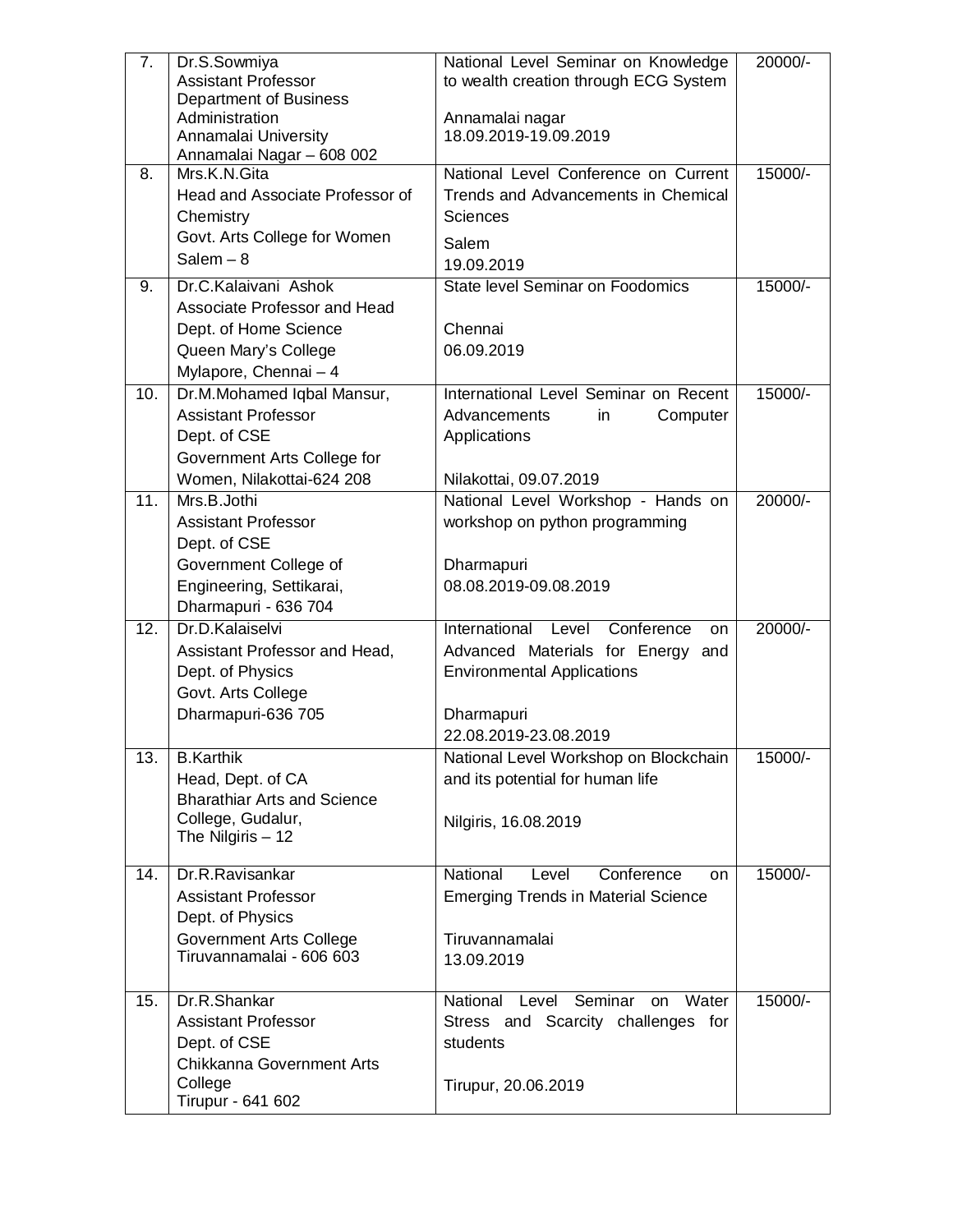| 16.             | Dr.K.Jeyaprakash<br><b>Head and Assistant Professor</b> | National Level Conference on Novel<br>Approaches<br>and<br>in. | 15000/-      |
|-----------------|---------------------------------------------------------|----------------------------------------------------------------|--------------|
|                 | Dept. of Chemistry                                      | challenges<br>Phytomedicine<br>and                             |              |
|                 | Rajah Serfoji Govt. College,                            | phytopharmaceuticals                                           |              |
|                 | Thanjavur - 613 005                                     |                                                                |              |
|                 |                                                         | Thanjavur, 22.06.2019                                          |              |
| 17 <sub>1</sub> | Dr.T.Saratha Devi                                       | State Level Workshop on Python                                 | 20000/-      |
|                 | <b>Assistant Professor</b>                              |                                                                |              |
|                 | G. Venkataswamy Naidu College,<br>Kovilpatti-628 501    | Kovilpatti, 08.08.2019-09.08.2019                              |              |
| 18.             | Dr.B.Kirthiga                                           | National<br>Level<br>Workshop<br>on                            | 15000/-      |
|                 | <b>Assistant Professor</b>                              | Microscopy and Photo Micrography                               |              |
|                 | Dept. of Microbiology                                   |                                                                |              |
|                 | D.G. Vaishnav College                                   | Chennai, 30.08.2019                                            |              |
| 19.             | Chennai - 600 106<br>Dr.S.Baalachandran                 |                                                                | 20000/-      |
|                 | Librarian                                               | State Level Workshop on Robotics and<br>New Technologies       |              |
|                 | Thiruvalluvar college, Papanasam,                       |                                                                |              |
|                 | Vikkiramasingapuram - 627425                            | Tirunelveli, 13.09.2019-14.09.2019                             |              |
| 20.             | Dr.R.Leena                                              | State Level Workshop on Research                               | 25000/-      |
|                 | <b>Assistant Professor</b>                              | Methodology with special reference to                          |              |
|                 | Dept. of Zoology                                        | plagiarism                                                     |              |
|                 | Scott Christian College                                 |                                                                |              |
|                 | Nagercoil - 629 003                                     | Nagercoil, 09.12.2019-13.12.2019                               |              |
| 21.             | Dr.P.Kathirvel                                          | National Level Seminar on Materials                            | 20000/-      |
|                 | Dept. of Physics                                        | for Strategic Applications                                     |              |
|                 | PSG college of Technology                               | Coimbatore                                                     |              |
|                 | Coimbatore - 641 004                                    | 11.10.2019-12.10.2019                                          |              |
| 22.             | Dr.(Mrs.)Subramanian Chitra                             | Seminar<br>National Level<br><b>New</b><br>on                  | $20000^{-7}$ |
|                 | Associate Professor & Head                              | Perspectives in Chemical Sciences                              |              |
|                 | Dept. of Chemistry                                      |                                                                |              |
|                 | <b>PSGR Krishnammal College for</b>                     |                                                                |              |
|                 | Women, Peelamedu                                        | Coimbatore                                                     |              |
|                 | Coimbatore-641 004                                      | 12.09.2019-13.09.2019                                          |              |
| 23              | Mr.D.P.Sam Solomon                                      | National Level workshop on Power                               | 20000/-      |
|                 | <b>Assistant Professor</b>                              | <b>Plant Engineering</b>                                       |              |
|                 | Dept. of Mechanical Engg.                               |                                                                |              |
|                 | Coimbatore Institute of                                 | Coimbatore                                                     |              |
|                 | Technology<br>Coimbatore - 641 014                      | 14.02.2020-15.02.2020                                          |              |
|                 |                                                         | National Level Seminar on Recent                               | 20000/-      |
| 24.             | Dr.R.Jeyamurugan<br><b>Assistant Professor</b>          | Trends in Biological Nano Chemistry                            |              |
|                 | Dept. of Chemistry                                      |                                                                |              |
|                 | Dr.Zakir Husain College                                 | Ilayangudi                                                     |              |
|                 | Ilayangudi - 630 702                                    | 20.10.2019-21.10.2019                                          |              |
|                 |                                                         |                                                                |              |
| 25.             | Prof.T.Antony Diwakar Chandran                          | Histo<br>Sate<br>Workshop<br>Level<br>on                       | 10000/-      |
|                 | Dept. of Chemistry                                      | pathology in clinical diagnosis                                | (Requested   |
|                 | St.Joseph's College                                     |                                                                | Amount)      |
|                 | Tiruchirapalli - 620 002                                | Tiruchirapalli                                                 |              |
|                 |                                                         | 19.09.2019-20.09.2019                                          |              |
|                 |                                                         |                                                                |              |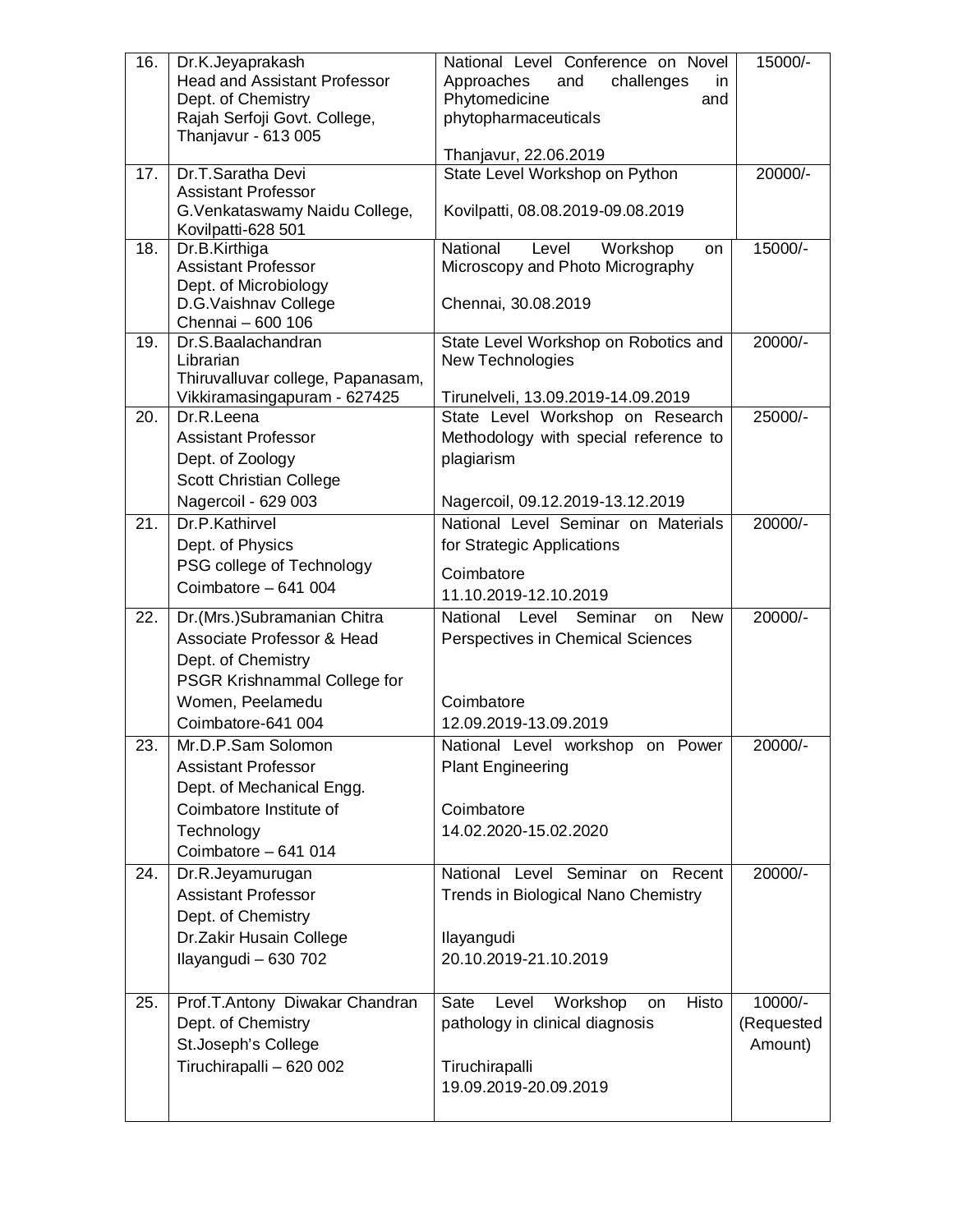| <b>Associate Professor</b><br>using R Tool<br>Dept. of Computer Applications,<br>NGM College, Pollachi-642 001<br>Pollachi<br>29.08.2019-30.08.2019<br>$\overline{27}$ .<br>Dr.(Mrs.)A.Udaya<br>State Level Seminar on<br>The new<br>15000/-<br>Dept. of Chemistry<br>perspectives of<br>nanotechnology<br>in<br>Poompuhar College<br>agriculture sector<br>Melaiyur<br>Nagapattinam<br>Nagapattinam-609 107<br>20.09.2019<br>Dr.N. Vishnuthari<br>20000/-<br>28.<br>National Level Seminar on Recent<br>Assistant professor<br>Trends<br>Chemistry - chemical<br>in<br>Dept. of Chemistry<br>spectroscopy, Environmental, Energy<br>Arulmigu palani Andavar College<br>conservation<br>of Arts Culture<br>Palani<br>Palani - 624 601<br>19.09.2019-20.09.2019<br>Prof.V.Ravichandran<br>29.<br>National<br>Conference<br>20000/-<br>Level<br>on<br>Mathematical<br>Analysis<br>Convenor<br>and<br>Dept. of Mathematics<br>Applications<br>National Institute of Technology<br>Tiruchirapalli-620 015<br>Tiruchirapalli<br>19.12.2019-20.12.2019<br>Dr.P.Thamilmaran<br>20000/-<br>30.<br>International<br>Level<br>Conference<br>on<br>Materials and technology - Synthesis,<br>Associate Professor and Head<br>Processing and Applications (ICMAT-<br>Dept. of Physics<br>SPA) 2020<br>Sri S.Ramasamy Naidu Memorial<br>College<br>Sattur<br>Sattur-626 203<br>12.03.2020-13.03.2020<br>15000/-<br>31.<br>Dr.S.Mohandass<br>National<br>Level<br>Conference<br>on<br>Head, Dept. of Biochemistry<br><b>Biopharmaceuticals</b><br>concept<br>to<br>PSG College of Arts and Science<br>Commercialization<br>Coimbatore-641 014<br>Coimbatore<br>27.09.2019<br>15000/-<br>32.<br>Mrs.C.Anupriya<br>National<br>Workshop<br>Level<br>on<br><b>Assistant Professor</b><br>Enhancement of corporate skills<br>Dept. of Commerce<br>Ayya Nadar Janaki Ammal<br>Sivakasi<br>27.12.2019<br>College, Sivakasi-626 124<br>33.<br>Dr.V.Vasudevan<br>Conference<br>International<br>Level<br>25000/-<br>on<br>Registrar<br>Sustainable Development<br>Kalasalingam Academy of<br>Research and Education, Anand<br>Nagar, Krishnankoil - 626 126<br>Krishnankoil, 18.12.2019-20.12.2019<br>34.<br>20000/-<br>Dr.K.Srinivasa Rao, Professor and<br>International Level Seminar on Open<br>Head<br><b>Problems in Mathematical Research</b><br>Dept. of Mathematics<br>Sri Chandrasekharendra<br>Kanchipuram<br>20.06.2019-21.06.2019<br>Saraswathi Viswa Maha<br>Vidyalaya: Enathur:<br>Kanchipuram-631 561 | 26. | Dr.E.Rama Devi | State Level Workshop on Data Mining | 20000/- |
|------------------------------------------------------------------------------------------------------------------------------------------------------------------------------------------------------------------------------------------------------------------------------------------------------------------------------------------------------------------------------------------------------------------------------------------------------------------------------------------------------------------------------------------------------------------------------------------------------------------------------------------------------------------------------------------------------------------------------------------------------------------------------------------------------------------------------------------------------------------------------------------------------------------------------------------------------------------------------------------------------------------------------------------------------------------------------------------------------------------------------------------------------------------------------------------------------------------------------------------------------------------------------------------------------------------------------------------------------------------------------------------------------------------------------------------------------------------------------------------------------------------------------------------------------------------------------------------------------------------------------------------------------------------------------------------------------------------------------------------------------------------------------------------------------------------------------------------------------------------------------------------------------------------------------------------------------------------------------------------------------------------------------------------------------------------------------------------------------------------------------------------------------------------------------------------------------------------------------------------------------------------------------------------------------------------------------------------------------------------------------------------------------------------------------------------------------------------------------------------------|-----|----------------|-------------------------------------|---------|
|                                                                                                                                                                                                                                                                                                                                                                                                                                                                                                                                                                                                                                                                                                                                                                                                                                                                                                                                                                                                                                                                                                                                                                                                                                                                                                                                                                                                                                                                                                                                                                                                                                                                                                                                                                                                                                                                                                                                                                                                                                                                                                                                                                                                                                                                                                                                                                                                                                                                                                |     |                |                                     |         |
|                                                                                                                                                                                                                                                                                                                                                                                                                                                                                                                                                                                                                                                                                                                                                                                                                                                                                                                                                                                                                                                                                                                                                                                                                                                                                                                                                                                                                                                                                                                                                                                                                                                                                                                                                                                                                                                                                                                                                                                                                                                                                                                                                                                                                                                                                                                                                                                                                                                                                                |     |                |                                     |         |
|                                                                                                                                                                                                                                                                                                                                                                                                                                                                                                                                                                                                                                                                                                                                                                                                                                                                                                                                                                                                                                                                                                                                                                                                                                                                                                                                                                                                                                                                                                                                                                                                                                                                                                                                                                                                                                                                                                                                                                                                                                                                                                                                                                                                                                                                                                                                                                                                                                                                                                |     |                |                                     |         |
|                                                                                                                                                                                                                                                                                                                                                                                                                                                                                                                                                                                                                                                                                                                                                                                                                                                                                                                                                                                                                                                                                                                                                                                                                                                                                                                                                                                                                                                                                                                                                                                                                                                                                                                                                                                                                                                                                                                                                                                                                                                                                                                                                                                                                                                                                                                                                                                                                                                                                                |     |                |                                     |         |
|                                                                                                                                                                                                                                                                                                                                                                                                                                                                                                                                                                                                                                                                                                                                                                                                                                                                                                                                                                                                                                                                                                                                                                                                                                                                                                                                                                                                                                                                                                                                                                                                                                                                                                                                                                                                                                                                                                                                                                                                                                                                                                                                                                                                                                                                                                                                                                                                                                                                                                |     |                |                                     |         |
|                                                                                                                                                                                                                                                                                                                                                                                                                                                                                                                                                                                                                                                                                                                                                                                                                                                                                                                                                                                                                                                                                                                                                                                                                                                                                                                                                                                                                                                                                                                                                                                                                                                                                                                                                                                                                                                                                                                                                                                                                                                                                                                                                                                                                                                                                                                                                                                                                                                                                                |     |                |                                     |         |
|                                                                                                                                                                                                                                                                                                                                                                                                                                                                                                                                                                                                                                                                                                                                                                                                                                                                                                                                                                                                                                                                                                                                                                                                                                                                                                                                                                                                                                                                                                                                                                                                                                                                                                                                                                                                                                                                                                                                                                                                                                                                                                                                                                                                                                                                                                                                                                                                                                                                                                |     |                |                                     |         |
|                                                                                                                                                                                                                                                                                                                                                                                                                                                                                                                                                                                                                                                                                                                                                                                                                                                                                                                                                                                                                                                                                                                                                                                                                                                                                                                                                                                                                                                                                                                                                                                                                                                                                                                                                                                                                                                                                                                                                                                                                                                                                                                                                                                                                                                                                                                                                                                                                                                                                                |     |                |                                     |         |
|                                                                                                                                                                                                                                                                                                                                                                                                                                                                                                                                                                                                                                                                                                                                                                                                                                                                                                                                                                                                                                                                                                                                                                                                                                                                                                                                                                                                                                                                                                                                                                                                                                                                                                                                                                                                                                                                                                                                                                                                                                                                                                                                                                                                                                                                                                                                                                                                                                                                                                |     |                |                                     |         |
|                                                                                                                                                                                                                                                                                                                                                                                                                                                                                                                                                                                                                                                                                                                                                                                                                                                                                                                                                                                                                                                                                                                                                                                                                                                                                                                                                                                                                                                                                                                                                                                                                                                                                                                                                                                                                                                                                                                                                                                                                                                                                                                                                                                                                                                                                                                                                                                                                                                                                                |     |                |                                     |         |
|                                                                                                                                                                                                                                                                                                                                                                                                                                                                                                                                                                                                                                                                                                                                                                                                                                                                                                                                                                                                                                                                                                                                                                                                                                                                                                                                                                                                                                                                                                                                                                                                                                                                                                                                                                                                                                                                                                                                                                                                                                                                                                                                                                                                                                                                                                                                                                                                                                                                                                |     |                |                                     |         |
|                                                                                                                                                                                                                                                                                                                                                                                                                                                                                                                                                                                                                                                                                                                                                                                                                                                                                                                                                                                                                                                                                                                                                                                                                                                                                                                                                                                                                                                                                                                                                                                                                                                                                                                                                                                                                                                                                                                                                                                                                                                                                                                                                                                                                                                                                                                                                                                                                                                                                                |     |                |                                     |         |
|                                                                                                                                                                                                                                                                                                                                                                                                                                                                                                                                                                                                                                                                                                                                                                                                                                                                                                                                                                                                                                                                                                                                                                                                                                                                                                                                                                                                                                                                                                                                                                                                                                                                                                                                                                                                                                                                                                                                                                                                                                                                                                                                                                                                                                                                                                                                                                                                                                                                                                |     |                |                                     |         |
|                                                                                                                                                                                                                                                                                                                                                                                                                                                                                                                                                                                                                                                                                                                                                                                                                                                                                                                                                                                                                                                                                                                                                                                                                                                                                                                                                                                                                                                                                                                                                                                                                                                                                                                                                                                                                                                                                                                                                                                                                                                                                                                                                                                                                                                                                                                                                                                                                                                                                                |     |                |                                     |         |
|                                                                                                                                                                                                                                                                                                                                                                                                                                                                                                                                                                                                                                                                                                                                                                                                                                                                                                                                                                                                                                                                                                                                                                                                                                                                                                                                                                                                                                                                                                                                                                                                                                                                                                                                                                                                                                                                                                                                                                                                                                                                                                                                                                                                                                                                                                                                                                                                                                                                                                |     |                |                                     |         |
|                                                                                                                                                                                                                                                                                                                                                                                                                                                                                                                                                                                                                                                                                                                                                                                                                                                                                                                                                                                                                                                                                                                                                                                                                                                                                                                                                                                                                                                                                                                                                                                                                                                                                                                                                                                                                                                                                                                                                                                                                                                                                                                                                                                                                                                                                                                                                                                                                                                                                                |     |                |                                     |         |
|                                                                                                                                                                                                                                                                                                                                                                                                                                                                                                                                                                                                                                                                                                                                                                                                                                                                                                                                                                                                                                                                                                                                                                                                                                                                                                                                                                                                                                                                                                                                                                                                                                                                                                                                                                                                                                                                                                                                                                                                                                                                                                                                                                                                                                                                                                                                                                                                                                                                                                |     |                |                                     |         |
|                                                                                                                                                                                                                                                                                                                                                                                                                                                                                                                                                                                                                                                                                                                                                                                                                                                                                                                                                                                                                                                                                                                                                                                                                                                                                                                                                                                                                                                                                                                                                                                                                                                                                                                                                                                                                                                                                                                                                                                                                                                                                                                                                                                                                                                                                                                                                                                                                                                                                                |     |                |                                     |         |
|                                                                                                                                                                                                                                                                                                                                                                                                                                                                                                                                                                                                                                                                                                                                                                                                                                                                                                                                                                                                                                                                                                                                                                                                                                                                                                                                                                                                                                                                                                                                                                                                                                                                                                                                                                                                                                                                                                                                                                                                                                                                                                                                                                                                                                                                                                                                                                                                                                                                                                |     |                |                                     |         |
|                                                                                                                                                                                                                                                                                                                                                                                                                                                                                                                                                                                                                                                                                                                                                                                                                                                                                                                                                                                                                                                                                                                                                                                                                                                                                                                                                                                                                                                                                                                                                                                                                                                                                                                                                                                                                                                                                                                                                                                                                                                                                                                                                                                                                                                                                                                                                                                                                                                                                                |     |                |                                     |         |
|                                                                                                                                                                                                                                                                                                                                                                                                                                                                                                                                                                                                                                                                                                                                                                                                                                                                                                                                                                                                                                                                                                                                                                                                                                                                                                                                                                                                                                                                                                                                                                                                                                                                                                                                                                                                                                                                                                                                                                                                                                                                                                                                                                                                                                                                                                                                                                                                                                                                                                |     |                |                                     |         |
|                                                                                                                                                                                                                                                                                                                                                                                                                                                                                                                                                                                                                                                                                                                                                                                                                                                                                                                                                                                                                                                                                                                                                                                                                                                                                                                                                                                                                                                                                                                                                                                                                                                                                                                                                                                                                                                                                                                                                                                                                                                                                                                                                                                                                                                                                                                                                                                                                                                                                                |     |                |                                     |         |
|                                                                                                                                                                                                                                                                                                                                                                                                                                                                                                                                                                                                                                                                                                                                                                                                                                                                                                                                                                                                                                                                                                                                                                                                                                                                                                                                                                                                                                                                                                                                                                                                                                                                                                                                                                                                                                                                                                                                                                                                                                                                                                                                                                                                                                                                                                                                                                                                                                                                                                |     |                |                                     |         |
|                                                                                                                                                                                                                                                                                                                                                                                                                                                                                                                                                                                                                                                                                                                                                                                                                                                                                                                                                                                                                                                                                                                                                                                                                                                                                                                                                                                                                                                                                                                                                                                                                                                                                                                                                                                                                                                                                                                                                                                                                                                                                                                                                                                                                                                                                                                                                                                                                                                                                                |     |                |                                     |         |
|                                                                                                                                                                                                                                                                                                                                                                                                                                                                                                                                                                                                                                                                                                                                                                                                                                                                                                                                                                                                                                                                                                                                                                                                                                                                                                                                                                                                                                                                                                                                                                                                                                                                                                                                                                                                                                                                                                                                                                                                                                                                                                                                                                                                                                                                                                                                                                                                                                                                                                |     |                |                                     |         |
|                                                                                                                                                                                                                                                                                                                                                                                                                                                                                                                                                                                                                                                                                                                                                                                                                                                                                                                                                                                                                                                                                                                                                                                                                                                                                                                                                                                                                                                                                                                                                                                                                                                                                                                                                                                                                                                                                                                                                                                                                                                                                                                                                                                                                                                                                                                                                                                                                                                                                                |     |                |                                     |         |
|                                                                                                                                                                                                                                                                                                                                                                                                                                                                                                                                                                                                                                                                                                                                                                                                                                                                                                                                                                                                                                                                                                                                                                                                                                                                                                                                                                                                                                                                                                                                                                                                                                                                                                                                                                                                                                                                                                                                                                                                                                                                                                                                                                                                                                                                                                                                                                                                                                                                                                |     |                |                                     |         |
|                                                                                                                                                                                                                                                                                                                                                                                                                                                                                                                                                                                                                                                                                                                                                                                                                                                                                                                                                                                                                                                                                                                                                                                                                                                                                                                                                                                                                                                                                                                                                                                                                                                                                                                                                                                                                                                                                                                                                                                                                                                                                                                                                                                                                                                                                                                                                                                                                                                                                                |     |                |                                     |         |
|                                                                                                                                                                                                                                                                                                                                                                                                                                                                                                                                                                                                                                                                                                                                                                                                                                                                                                                                                                                                                                                                                                                                                                                                                                                                                                                                                                                                                                                                                                                                                                                                                                                                                                                                                                                                                                                                                                                                                                                                                                                                                                                                                                                                                                                                                                                                                                                                                                                                                                |     |                |                                     |         |
|                                                                                                                                                                                                                                                                                                                                                                                                                                                                                                                                                                                                                                                                                                                                                                                                                                                                                                                                                                                                                                                                                                                                                                                                                                                                                                                                                                                                                                                                                                                                                                                                                                                                                                                                                                                                                                                                                                                                                                                                                                                                                                                                                                                                                                                                                                                                                                                                                                                                                                |     |                |                                     |         |
|                                                                                                                                                                                                                                                                                                                                                                                                                                                                                                                                                                                                                                                                                                                                                                                                                                                                                                                                                                                                                                                                                                                                                                                                                                                                                                                                                                                                                                                                                                                                                                                                                                                                                                                                                                                                                                                                                                                                                                                                                                                                                                                                                                                                                                                                                                                                                                                                                                                                                                |     |                |                                     |         |
|                                                                                                                                                                                                                                                                                                                                                                                                                                                                                                                                                                                                                                                                                                                                                                                                                                                                                                                                                                                                                                                                                                                                                                                                                                                                                                                                                                                                                                                                                                                                                                                                                                                                                                                                                                                                                                                                                                                                                                                                                                                                                                                                                                                                                                                                                                                                                                                                                                                                                                |     |                |                                     |         |
|                                                                                                                                                                                                                                                                                                                                                                                                                                                                                                                                                                                                                                                                                                                                                                                                                                                                                                                                                                                                                                                                                                                                                                                                                                                                                                                                                                                                                                                                                                                                                                                                                                                                                                                                                                                                                                                                                                                                                                                                                                                                                                                                                                                                                                                                                                                                                                                                                                                                                                |     |                |                                     |         |
|                                                                                                                                                                                                                                                                                                                                                                                                                                                                                                                                                                                                                                                                                                                                                                                                                                                                                                                                                                                                                                                                                                                                                                                                                                                                                                                                                                                                                                                                                                                                                                                                                                                                                                                                                                                                                                                                                                                                                                                                                                                                                                                                                                                                                                                                                                                                                                                                                                                                                                |     |                |                                     |         |
|                                                                                                                                                                                                                                                                                                                                                                                                                                                                                                                                                                                                                                                                                                                                                                                                                                                                                                                                                                                                                                                                                                                                                                                                                                                                                                                                                                                                                                                                                                                                                                                                                                                                                                                                                                                                                                                                                                                                                                                                                                                                                                                                                                                                                                                                                                                                                                                                                                                                                                |     |                |                                     |         |
|                                                                                                                                                                                                                                                                                                                                                                                                                                                                                                                                                                                                                                                                                                                                                                                                                                                                                                                                                                                                                                                                                                                                                                                                                                                                                                                                                                                                                                                                                                                                                                                                                                                                                                                                                                                                                                                                                                                                                                                                                                                                                                                                                                                                                                                                                                                                                                                                                                                                                                |     |                |                                     |         |
|                                                                                                                                                                                                                                                                                                                                                                                                                                                                                                                                                                                                                                                                                                                                                                                                                                                                                                                                                                                                                                                                                                                                                                                                                                                                                                                                                                                                                                                                                                                                                                                                                                                                                                                                                                                                                                                                                                                                                                                                                                                                                                                                                                                                                                                                                                                                                                                                                                                                                                |     |                |                                     |         |
|                                                                                                                                                                                                                                                                                                                                                                                                                                                                                                                                                                                                                                                                                                                                                                                                                                                                                                                                                                                                                                                                                                                                                                                                                                                                                                                                                                                                                                                                                                                                                                                                                                                                                                                                                                                                                                                                                                                                                                                                                                                                                                                                                                                                                                                                                                                                                                                                                                                                                                |     |                |                                     |         |
|                                                                                                                                                                                                                                                                                                                                                                                                                                                                                                                                                                                                                                                                                                                                                                                                                                                                                                                                                                                                                                                                                                                                                                                                                                                                                                                                                                                                                                                                                                                                                                                                                                                                                                                                                                                                                                                                                                                                                                                                                                                                                                                                                                                                                                                                                                                                                                                                                                                                                                |     |                |                                     |         |
|                                                                                                                                                                                                                                                                                                                                                                                                                                                                                                                                                                                                                                                                                                                                                                                                                                                                                                                                                                                                                                                                                                                                                                                                                                                                                                                                                                                                                                                                                                                                                                                                                                                                                                                                                                                                                                                                                                                                                                                                                                                                                                                                                                                                                                                                                                                                                                                                                                                                                                |     |                |                                     |         |
|                                                                                                                                                                                                                                                                                                                                                                                                                                                                                                                                                                                                                                                                                                                                                                                                                                                                                                                                                                                                                                                                                                                                                                                                                                                                                                                                                                                                                                                                                                                                                                                                                                                                                                                                                                                                                                                                                                                                                                                                                                                                                                                                                                                                                                                                                                                                                                                                                                                                                                |     |                |                                     |         |
|                                                                                                                                                                                                                                                                                                                                                                                                                                                                                                                                                                                                                                                                                                                                                                                                                                                                                                                                                                                                                                                                                                                                                                                                                                                                                                                                                                                                                                                                                                                                                                                                                                                                                                                                                                                                                                                                                                                                                                                                                                                                                                                                                                                                                                                                                                                                                                                                                                                                                                |     |                |                                     |         |
|                                                                                                                                                                                                                                                                                                                                                                                                                                                                                                                                                                                                                                                                                                                                                                                                                                                                                                                                                                                                                                                                                                                                                                                                                                                                                                                                                                                                                                                                                                                                                                                                                                                                                                                                                                                                                                                                                                                                                                                                                                                                                                                                                                                                                                                                                                                                                                                                                                                                                                |     |                |                                     |         |
|                                                                                                                                                                                                                                                                                                                                                                                                                                                                                                                                                                                                                                                                                                                                                                                                                                                                                                                                                                                                                                                                                                                                                                                                                                                                                                                                                                                                                                                                                                                                                                                                                                                                                                                                                                                                                                                                                                                                                                                                                                                                                                                                                                                                                                                                                                                                                                                                                                                                                                |     |                |                                     |         |
|                                                                                                                                                                                                                                                                                                                                                                                                                                                                                                                                                                                                                                                                                                                                                                                                                                                                                                                                                                                                                                                                                                                                                                                                                                                                                                                                                                                                                                                                                                                                                                                                                                                                                                                                                                                                                                                                                                                                                                                                                                                                                                                                                                                                                                                                                                                                                                                                                                                                                                |     |                |                                     |         |
|                                                                                                                                                                                                                                                                                                                                                                                                                                                                                                                                                                                                                                                                                                                                                                                                                                                                                                                                                                                                                                                                                                                                                                                                                                                                                                                                                                                                                                                                                                                                                                                                                                                                                                                                                                                                                                                                                                                                                                                                                                                                                                                                                                                                                                                                                                                                                                                                                                                                                                |     |                |                                     |         |
|                                                                                                                                                                                                                                                                                                                                                                                                                                                                                                                                                                                                                                                                                                                                                                                                                                                                                                                                                                                                                                                                                                                                                                                                                                                                                                                                                                                                                                                                                                                                                                                                                                                                                                                                                                                                                                                                                                                                                                                                                                                                                                                                                                                                                                                                                                                                                                                                                                                                                                |     |                |                                     |         |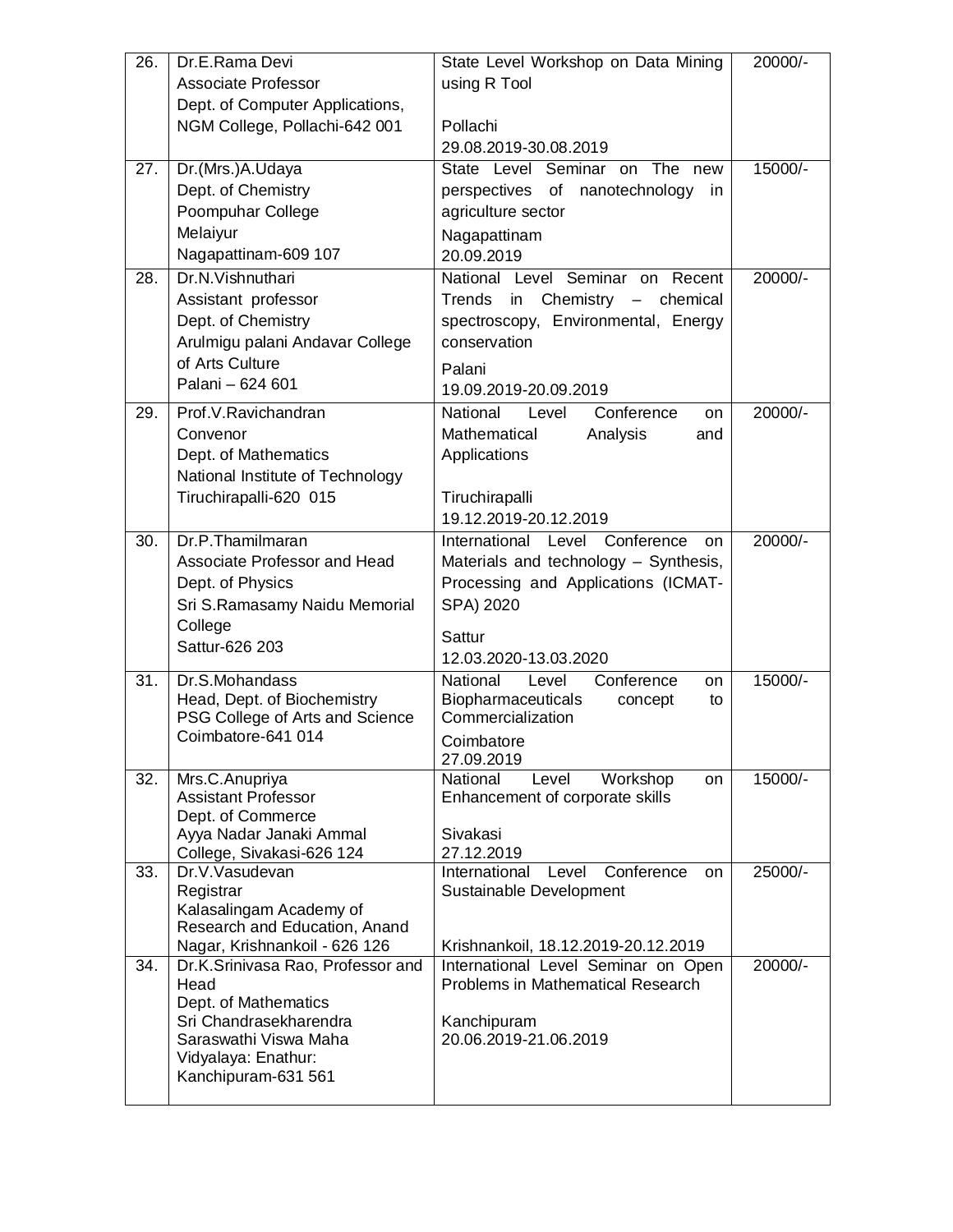| $\overline{35}$ . | Nalini Aswath                            | National<br>Symposium<br>Level<br>on        | 15000/- |
|-------------------|------------------------------------------|---------------------------------------------|---------|
|                   | Dept. of Oral Medicine and               | Unfolding the enigma of Temporo             |         |
|                   | Radiology                                | <b>Mandibular Joint Disorders</b>           |         |
|                   | Sree Balaji Dental College,              |                                             |         |
|                   | Pallikaranai, Chennai                    | Chennai, 28.06.2019                         |         |
| $\overline{36}$ . | Dr.A.Justin Diraviam                     | National Level Seminar<br>Novel<br>on       | 20000/- |
|                   | Principal                                | for<br>Medical<br>modalities<br>Imaging     |         |
|                   | Bethalahem Institute of                  | pathology detection                         |         |
|                   | Engineering                              |                                             |         |
|                   | Kanyakumari - 629 157                    | Kanyakumari                                 |         |
|                   |                                          | 30.010.2019-31.10.2019                      |         |
| 37.               | Prof.Dr.L.Lakshmi                        | National Level Conference on Gender         | 20000/- |
|                   | Principal                                | and Aging : An Inter - Professional         |         |
|                   | Chettinad College of Nursing,            | Frame Work for Action                       |         |
|                   | Kanchipuram-603 103                      |                                             |         |
|                   |                                          | Kanchipuram, 07.06.2019-08.06.2019          |         |
| 38.               | Dr.A.Muthusamy                           | Conference<br>National<br>Level<br>on       | 20000/- |
|                   | <b>Assistant Professor</b>               | Emerging Trends in Mathematics with         |         |
|                   | Dept. of Computer Technology             | <b>Computer Applications</b>                |         |
|                   | Dr.N.G.P. Arts and Science               |                                             |         |
|                   | College, Coimbatore - 641048             | Coimbatore, 19.09.2019-20.09.2019           |         |
| 39.               | Dr.R.Manivannan                          | National Level Seminar on<br>Recent         | 15000/- |
|                   | Principal                                | Advances<br>the<br>in<br>Treatment<br>οf    |         |
|                   | Excel College of Pharmacy,               | Neurodegenerative Diseases                  |         |
|                   | NH544, Salem Main Road,                  |                                             |         |
|                   | Namakkal - 637 303                       | Namakkal, 02.12.2019                        |         |
| 40.               | Dr.P.Ravichandran                        | National Level Workshop on Art of           | 15000/- |
|                   | Dean, Dept. of Economics                 | Writing research paper and publishing       |         |
|                   | G.T.N Arts College<br>Dindigul - 624 005 | in high reputed journals                    |         |
|                   |                                          | Dindigul, 11.04.2019                        |         |
| 41.               | Dr.P.Patchaimal                          | State Level Seminar on Dissemination        | 15000/- |
|                   | Chairman                                 | of Farm Innovations for doubling of         |         |
|                   | ICAR, KVK                                | farmers income                              |         |
|                   | Centre for Development & Edn.            | Theni, 17.07.2019                           |         |
|                   | Trust, Theni-625 520                     |                                             |         |
| 42.               | Dr.P.Pugazhendiran, Professor,           | National Level<br>Seminar<br>Green<br>on    | 15000/- |
|                   | Dept. of EEE                             | <b>Energy Vehicle</b>                       |         |
|                   | <b>IFET College of Engineering,</b>      |                                             |         |
|                   | Villupuram - 605 108                     | Villupuram, 25.10.2019                      |         |
| 43.               | Dr.S.Leonard Gibson Moses,               | Elsevier-<br><b>SSRN</b><br>International   | 20000/- |
|                   | Professor, Dept. of ECE                  | Conference<br>Recent<br>Trends<br>on<br>-in |         |
|                   | Kings Engineering College,               | Computing<br>Communication<br>and           |         |
|                   | Irungattukottai - 602 117                | Networking technologies                     |         |
|                   |                                          | Chennai, 18.10.2019-19.10.2019              |         |
| 44.               | Dr.Narendhirakannan. R.T,                | International Level<br>Conference<br>on     | 25000/- |
|                   | <b>Assistant Professor</b>               | Impact of innovations in science and        |         |
|                   | Dept. Of biochemistry                    | technology for societal development         |         |
|                   | Kongunadu arts and Science               | (IISTSD-2019)                               |         |
|                   | College, Coimbatore - 29                 | Coimbatore, 19.09.2019-21.09.2019           |         |
|                   |                                          |                                             |         |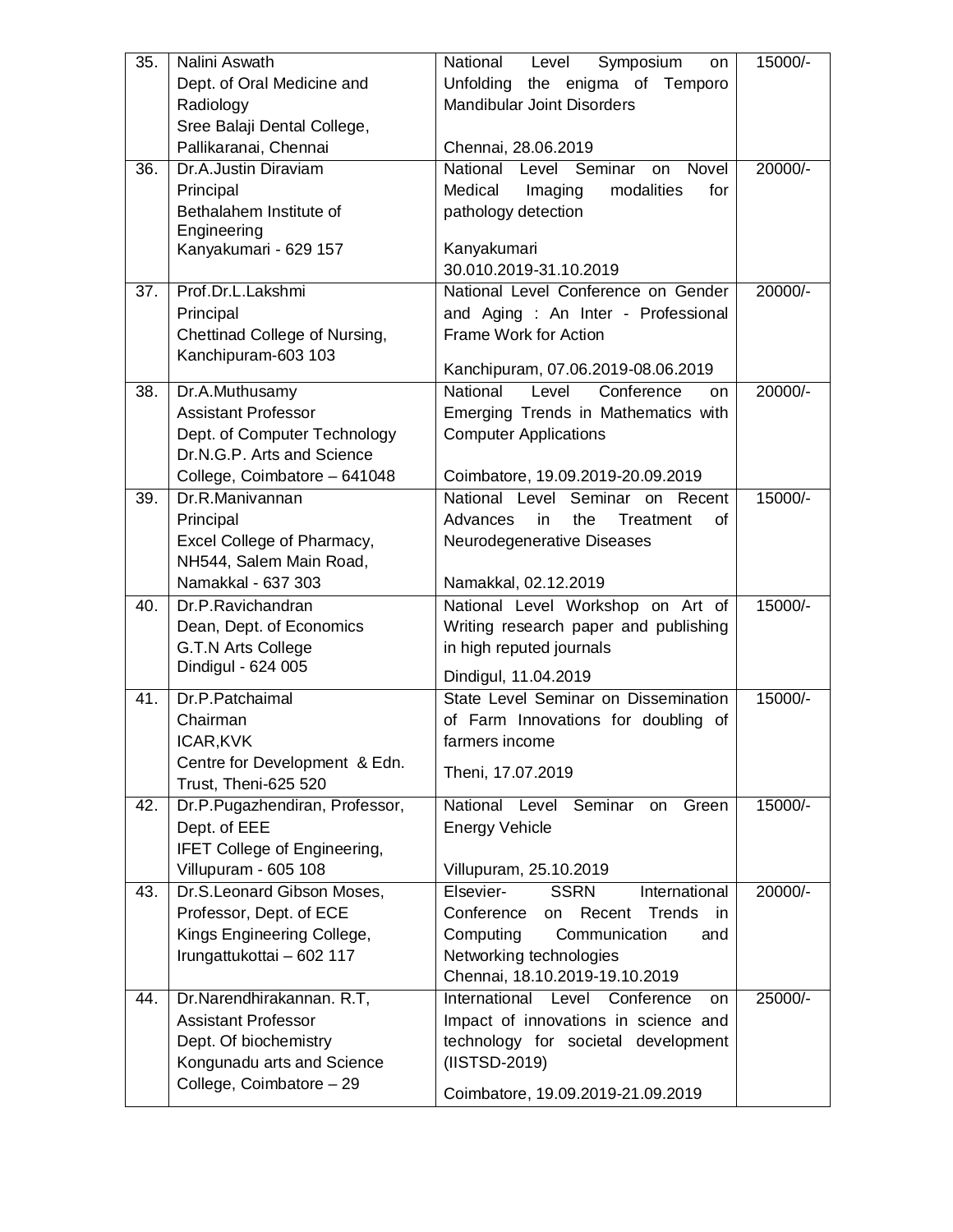| 45. | Prof.R.Shankar,Associate                                      | National Level Seminar on<br>Recent                                   | 20000/- |
|-----|---------------------------------------------------------------|-----------------------------------------------------------------------|---------|
|     | Professor and HOD                                             | Innovations in power generation using                                 |         |
|     | Dept. of EEE                                                  | bloom energy Technology                                               |         |
|     | Kongunadu College of Engineering                              |                                                                       |         |
|     | and Technology, Trichy - 621 215                              | Trichy, 06.12.2019-07.12.2019                                         |         |
| 46. | Dr.S.Rega                                                     | National Level Conference on Climate                                  | 20000/- |
|     | Associate Professor                                           | <b>Change Food Security and Biodiversity</b>                          |         |
|     | Dept. of Biotechnology                                        |                                                                       |         |
|     | KRMMK, Adyar, Chennai - 20                                    | Chennai, 06.09.2019-07.09.2019                                        |         |
| 47. | Dr.D.Sabapathi                                                | National Level Seminar on Eleczy'19                                   | 15000/- |
|     | Professor and Head                                            |                                                                       |         |
|     | Dept. of EEE                                                  |                                                                       |         |
|     | M.P.Nachimuthu M Jaganathan                                   | Erode, 26.10.2019                                                     |         |
|     | <b>Engineering College</b>                                    |                                                                       |         |
|     | Erode - 638 112                                               |                                                                       |         |
| 48. | Prof.G.Mohankumar                                             | National Level Seminar<br>Green<br>on                                 | 15000/- |
|     | <b>Assistant Professor</b>                                    | Chemistry and its relevance to society                                |         |
|     | Dept. of Chemical Engineering                                 |                                                                       |         |
|     | Nandha Engineering College                                    | Erode, 10.09.2019                                                     |         |
|     | Erode - 638 052                                               |                                                                       |         |
| 49. | Dr.V.Munusami                                                 | National Level Seminar on Nanotech-                                   | 15000/- |
|     | Professor                                                     | based sensor to Car crash detection                                   |         |
|     | Dept. of Mech. Engineering                                    |                                                                       |         |
|     | Narasu's Sarathy Institute of                                 | Salem, 26.10.2019                                                     |         |
|     | Technology, Salem - 636 305<br>Dr.K.S.Neelu Kumari            |                                                                       |         |
|     |                                                               |                                                                       |         |
| 50. |                                                               | National<br>Seminar<br>Level<br>on                                    | 20000/- |
|     | <b>Assistant Professor</b>                                    | Nanotechnology for Health: Innovative                                 |         |
|     | Dept. of ECE                                                  | designs for medical diagnosis                                         |         |
|     | P.A College of Engineering and                                |                                                                       |         |
|     | Technology, Pollachi - 642 002                                | Pollachi, 19.09.2019-20.09.2019                                       |         |
| 51. | Dr.M.Uma                                                      | Awareness<br>Programme<br>on                                          | 20000/- |
|     | Principal                                                     | Environment Protection - Save<br>our                                  |         |
|     | Prince Shri Venkateswara Arts and                             | Mother Earth                                                          |         |
|     | Science College, Gowrivakkam,                                 |                                                                       |         |
| 52. | Chennai - 600 073<br>Dr.P.K.Devan                             | Chennai, 15.07.2019-16.07.2019<br>National<br>Workshop<br>Level<br>on | 25000/- |
|     | R.M.K. College of Engineering and                             | Automotive<br>dismantling<br>engine<br>and                            |         |
|     | Technology, R.S.M.Nagar                                       | assembly                                                              |         |
|     | Puduvoyal - 601 206                                           |                                                                       |         |
|     |                                                               | Gummidipoondi,                                                        |         |
|     |                                                               | 18.11.201920.11.2019                                                  |         |
| 53. | Dr.M.Muruganandam Associate<br>Professor                      | National Level Workshop on Use of                                     | 20000/- |
|     |                                                               | Intelligent techniques in Manufacturing                               |         |
|     | Dept. of Mechanical Engg.                                     | Chennai, 02.08.2019-03.08.2019                                        |         |
|     | Saveetha Engineering College,<br>Thandalam, Chennai - 602 105 |                                                                       |         |
| 54. | Dr.R.Indhumathi, Assistant                                    | Sate Level Seminar on Security and                                    | 15000/- |
|     | Professor, Dept. of CSE                                       | <b>Privacy in Social Networks</b>                                     |         |
|     | Shri Sakthikailash Women's                                    |                                                                       |         |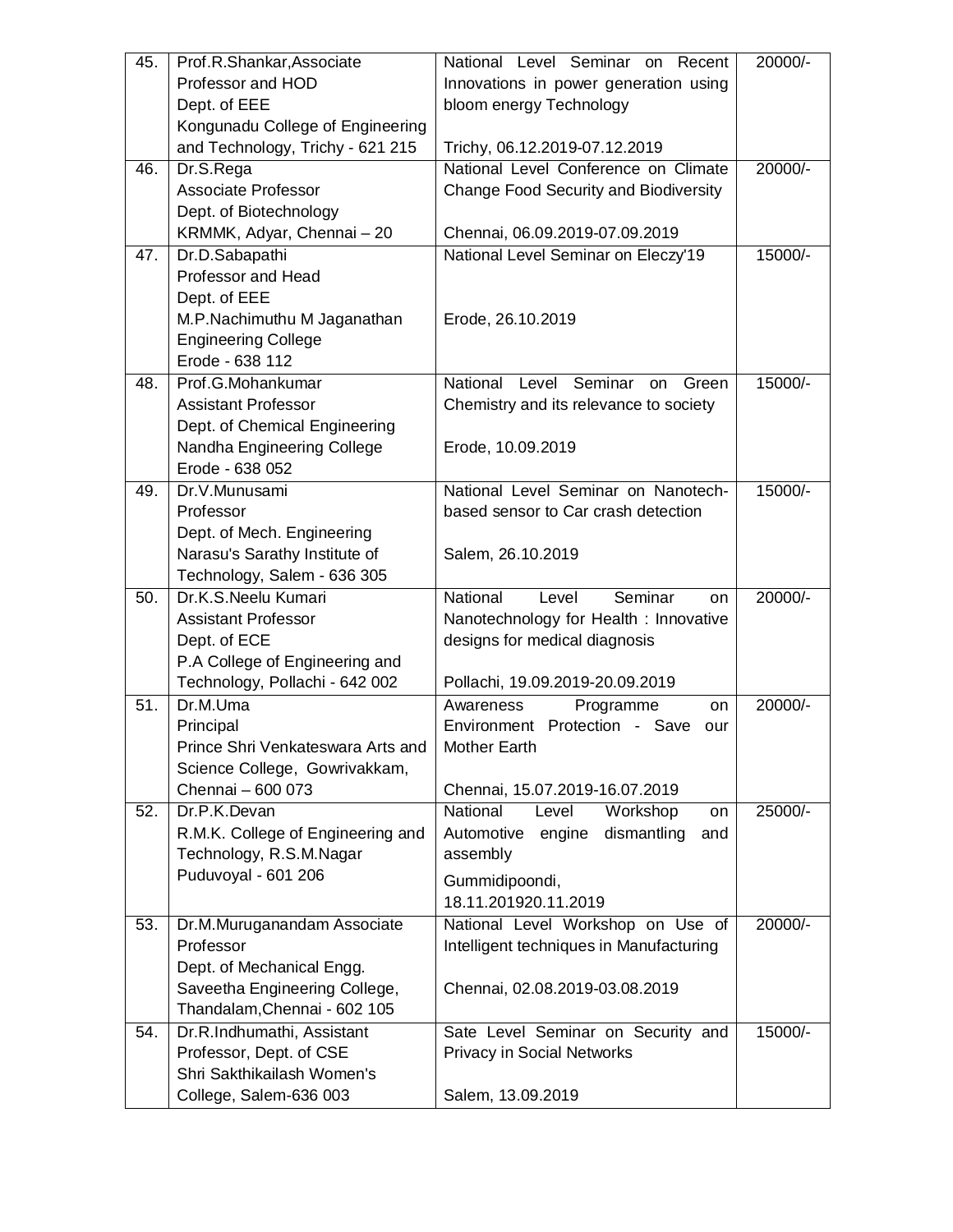| 55. | Ms.R.N.Saraswathi, Assistant                              | National Level Faculty development              | 15000/- |
|-----|-----------------------------------------------------------|-------------------------------------------------|---------|
|     | Professor, Dept. of English                               | programme on Teaching english for               |         |
|     | SNS College of Technology, Sathy                          | specific purposes :<br>science<br>and           |         |
|     | Main Road,                                                | Technology                                      |         |
|     | Vazhiampalayampirivu,                                     |                                                 |         |
|     | Coimbatore - 641 035                                      | Coimbatore, 27.09.2019                          |         |
| 56. | Dr.T.Sasikala, Associate                                  | National<br>Level<br>Conference<br>on           | 15000/- |
|     | Professor, Dept. of Chemistry                             | Advances in Green Chemistry and its             |         |
|     | Sri Ramakrishna College of Arts                           | applications                                    |         |
|     | and Science                                               |                                                 |         |
|     | Coimbatore- 641 006                                       | Coimbatore, 13.12.2019                          |         |
| 57. | Dr.R.M.S.Parvathi, Professor and                          | National Level Seminar on<br>Design             | 20000/- |
|     | Head, Dept. of CSE                                        | issues and challenges in AI & Machine           |         |
|     | Sri Ramakrishna Institute of                              | Learning                                        |         |
|     | Technology<br>Coimbatore - 641 010                        |                                                 |         |
|     |                                                           | Coimbatore, 19.09.2019-20.09.2019               |         |
| 58. | Mr.A.Rajasekaran<br><b>Assistant Professor</b>            | National Level workshop<br>on Skill             | 20000/- |
|     | Dept. of CSE                                              | Development workshop on Recent<br>trends<br>web |         |
|     | Sri S.Ramasamy Naidu Memorial                             | designing<br>in<br>and<br>development WEB 2019  |         |
|     | College                                                   |                                                 |         |
|     | Sattur - 626 203                                          | Sattur, 19.12.2019-20.12.2019                   |         |
| 59. | Dr.Adiline Macriga.G, Professor,                          | Recent Trends in Machine Learning               | 20000/- |
|     | Dept. of IT                                               | and Deep Learning                               |         |
|     | Sri Sai Ram Engineering college,<br>Chennai- 600 044      |                                                 |         |
|     |                                                           | Chennai, 12.12.2019-13.12.2019                  |         |
| 60. | Dr.P.Jothilakshmi                                         | National Level workshop on Recent               | 25000/- |
|     | Professor, Dept. of ECE                                   | Research Advancements in the design             |         |
|     | Sri Venkateswara College of<br>Engineering, Pennalur,     | of microwave antennas                           |         |
|     | Sriperumbudur-602 117                                     | Sriperumbudur, 10.06.2019-12.06.2019            |         |
| 61. | Dr.N.Thangapandian, Assistant                             | National<br>Level<br>Workshop<br>on             | 20000/- |
|     | Professor                                                 | Nanotechnology<br>Mechanical<br>$\blacksquare$  |         |
|     | Dept. of Mech. Engg.                                      | <b>Engineers Perspective</b>                    |         |
|     | St.Joseph's Institute of<br>Technology, Chennai - 600 119 |                                                 |         |
|     |                                                           | Chennai, 03.10.2019-04.10.2019                  |         |
| 62. | Dr.M.Jayaraman                                            | National Level Seminar on Artificial            | 20000/- |
|     | Principal<br>Velalar College of Engineering               | intelligence<br>techniques<br>and<br>their      |         |
|     | and Technology, Thindal                                   | applications<br>in<br>design<br>and             |         |
|     | Erode - 638 012                                           | manufacturing                                   |         |
|     |                                                           | Erode, 11.10.2019-12.10.2019                    |         |
| 63. | Dr.M.Subaraja                                             | International<br>Level<br>Conference<br>on      | 20000/- |
|     | <b>Assistant Professor</b>                                | Translational biomedicine research for          |         |
|     | Dept. of biochemistry<br>Vivekanandha Arts and Science    | metabolic diseases                              |         |
|     | College for Women, Tiruchengode                           |                                                 |         |
|     | Namakkal - 637 205                                        | Namakkal, 14.10.2019-15.10.2019                 |         |
| 64. | Dr.M.Tamilarasi                                           | National Level Seminar on Filing of             | 15000/- |
|     | Vivekanandha College of<br><b>Engineering for Women</b>   | <b>Intellectual Property Rights</b>             |         |
|     | Elayampalayam, Tiruchengode                               |                                                 |         |
|     | Namakkal - 637 205                                        | Elayampalayam, 03.09.2019                       |         |